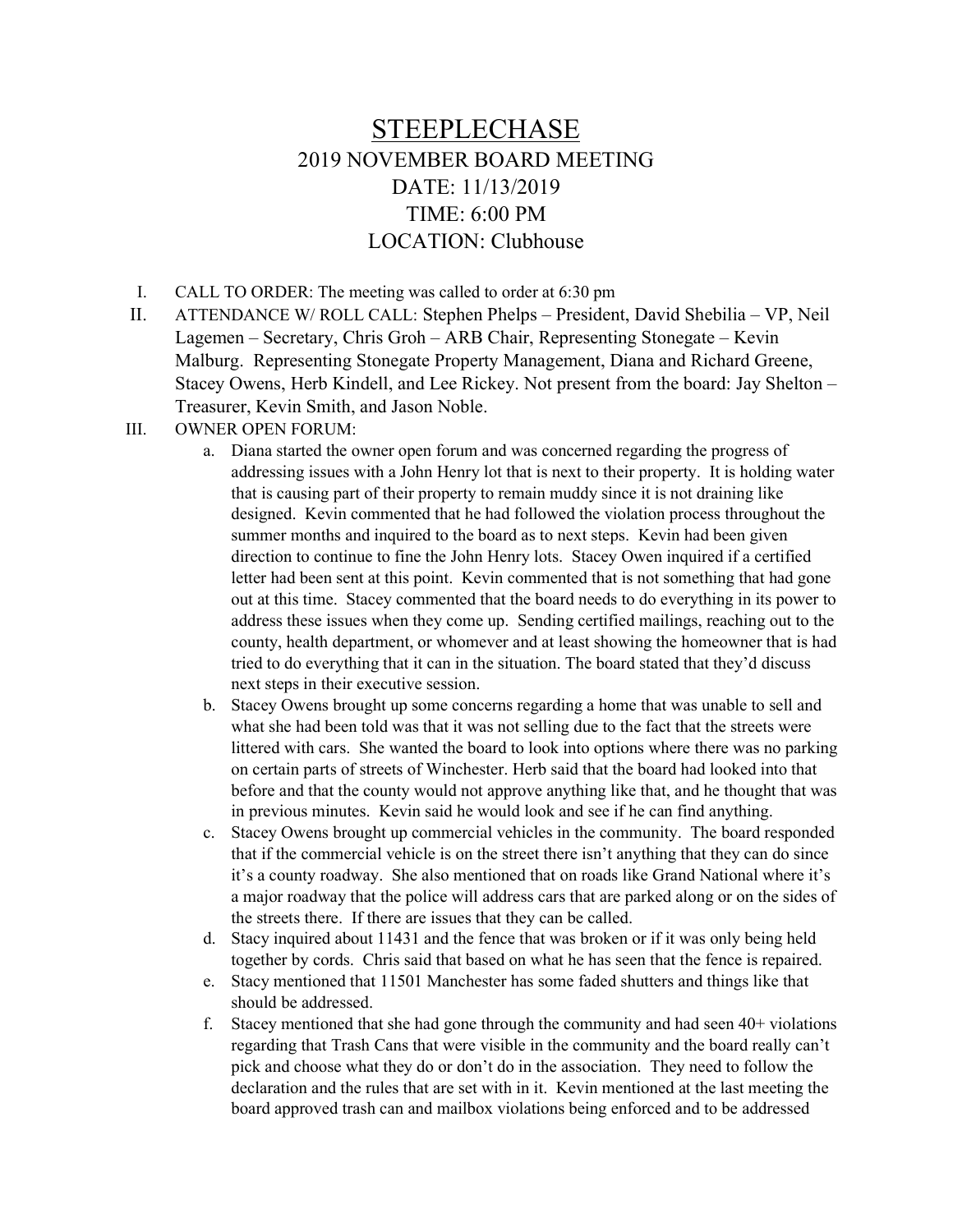starting January 1, 2020. A notice will go out notifying the community of these changes hopefully with a decision being made on the budget, so all the information comes at once.

- IV. APPROVAL OF THE PREVIOUS BOARD MEETING MINUTES: Steve motioned to approve the previous board minutes. Chris seconded the motion and the motion carried unanimously.
- V. MANAGEMENT REPORT
	- a. Last Month's Financials will be e-mailed out to the board by Nov 11, 2019
		- i. ii. Current Account Balances
			- 1. Operating Account \$6,422.51
				- a. Prepaid \$2,116.25
			- 2. Reserve Account-\$32,733.47
			- 3. 4 CDs at Victory Bank
				- a. Victory 6 Month \$12,535.44 8/27/2020
				- b. Victory 9 Month \$25,410.53 5/27/2020
				- c. Victory 8 Month \$25,204.28 2/27/2020
				- d. Victory 12 Month \$25,473.61 8/27/2020
		- ii. Review of Delinquent Accounts
			- 1. Total Outstanding: \$5,610.00
				- a. An owner asked if that was the current outstanding balance of owners that had not paid their HOA fees. Kevin confirmed that was an accurate statement.
	- b. Management Tour
		- i. Executive Session/E-mail
			- 1. Christmas Lights at Entrance The board approved lights to be installed at the front entrance. They also approved some lights to go up on the island pending that the electric is working there.
			- 2. Door Replacement/fix at clubhouse The vendor has the doors installed (kevin pointed out the doors and the attached hardware at the windows). The vendor wanted to know about the paint colors. The board asked that the colors match the current paint colors.
			- 3. Declaration updates approved The declaration updates have been approved. Lee Rickey asked for clarity on what that meant. Kevin stated that the board has approved the new declaration changes, but this does not mean they are in effect. The board would like to try and get everything approved before going to the community for changes.
			- 4. Lake Cleaning Charlie Brown took out about 10 garbage bags of trash out of the lake. He generally does this in mid/late November, however with the weather change he jumped on it a little earlier this year.
			- 5. Power Washer The board was asked to investigate getting a portable power washer. Kevin looked up pricing on purchasing and with the cost of purchasing and not having a place to store the power washer, he was able to find rentals that were reasonable at \$270 a day. Kevin had asked Charlie Brown about doing the cleaning and if he'd be willing to do the rental and cleaning. Charlie Brown said that he'd be willing to do it. Herb asked if Kevin knew what Charlie Brown would charge to get all the fence cleaned for the front entry. Kevin said he thought Charlie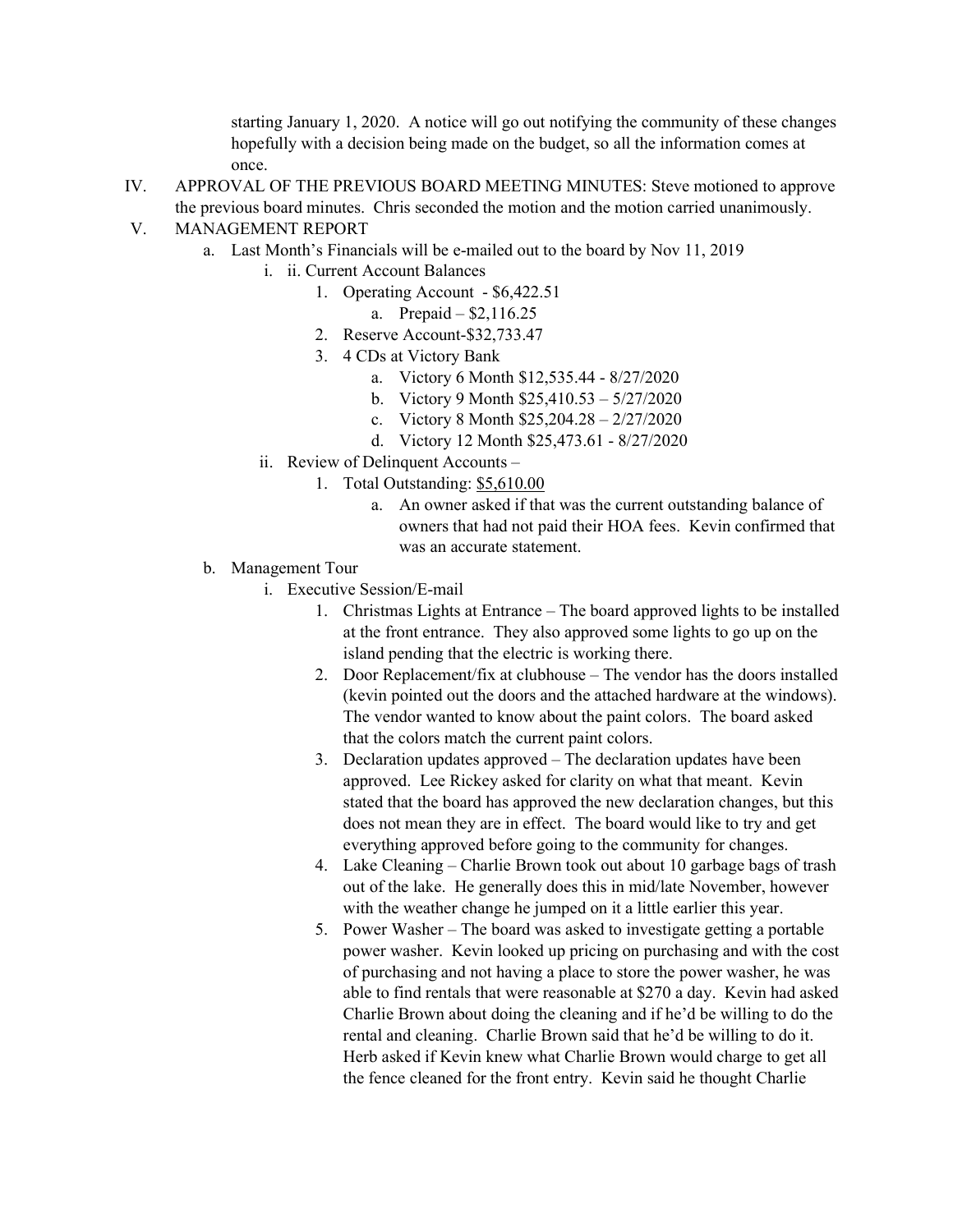Brown would be willing to do it for around 2k, but he would double check to get a firm number and get back with Herb.

- 6. Monument Jeff needs a title search to know what actually occurred with the monument sale/property. Based on the documents that Nexus attached it looked like the sale went to Steeplechase LLC back in the early conception. Kevin made sure he pointed that out to Jeff. Jeff had said he was going to have more time to work on it starting Friday but was getting ready for a deposition on Thursday as of the current day.
- ii. Maintenance Sheet
	- 1. Kevin provided the maintenance sheet for the community. Most of what was on the list has or is being completed or is coming up for the holidays.
- iii. Violations Sheet
	- 1. Kevin had provided a violations sheet and commented that he would from now on provide the last two pages of violations so there are not numerous pages but would note any that are outstanding and had not been closed yet.

## VI. OLD BUSINESS:

- a. Budget
	- i. Approval/changes
		- 1. Kevin presented the budget to the board and members present regarding a budget that would go from \$480 an owner to \$600 an owner. Kevin noted that with the \$60 increase the board had first considered after the annual meeting that it covered the operating expenses and only increased the reserve by two thousand dollars. The board had asked to do an increase by an additional \$60 to help provide more money to the reserve to take care of the capital assets in the community. The board discussed the increase, but they also discussed maybe only doing a \$90 per owner increase. At one point there was a motion for the \$90 budget, but there were not enough votes to carry. After some more discussion and consideration Neil motioned to increase the budget from \$480 per person to \$600.
		- 2. During the discussion Lee brought up the consideration of doing a special assessment that went across the community to help bolster the reserve funds. The concern there was that while it would help with the initial income that would come into the community it wouldn't be something that would be replenished, and they would be back to having to do an increase again.
	- ii. 5% Discount
		- 1. At the last meeting the board had approved to eliminate the 5% discount.
	- iii. Late Fee
		- 1. At the last meeting the board had discussed the late fee and had talked about \$15 increase or a \$25 increase. Chris thought they had also talked about a \$10 increase. Kevin asked the board between the three options they had brought up, do they think would be best to increase the late fee too? The other option would be to keep the current late fee in place and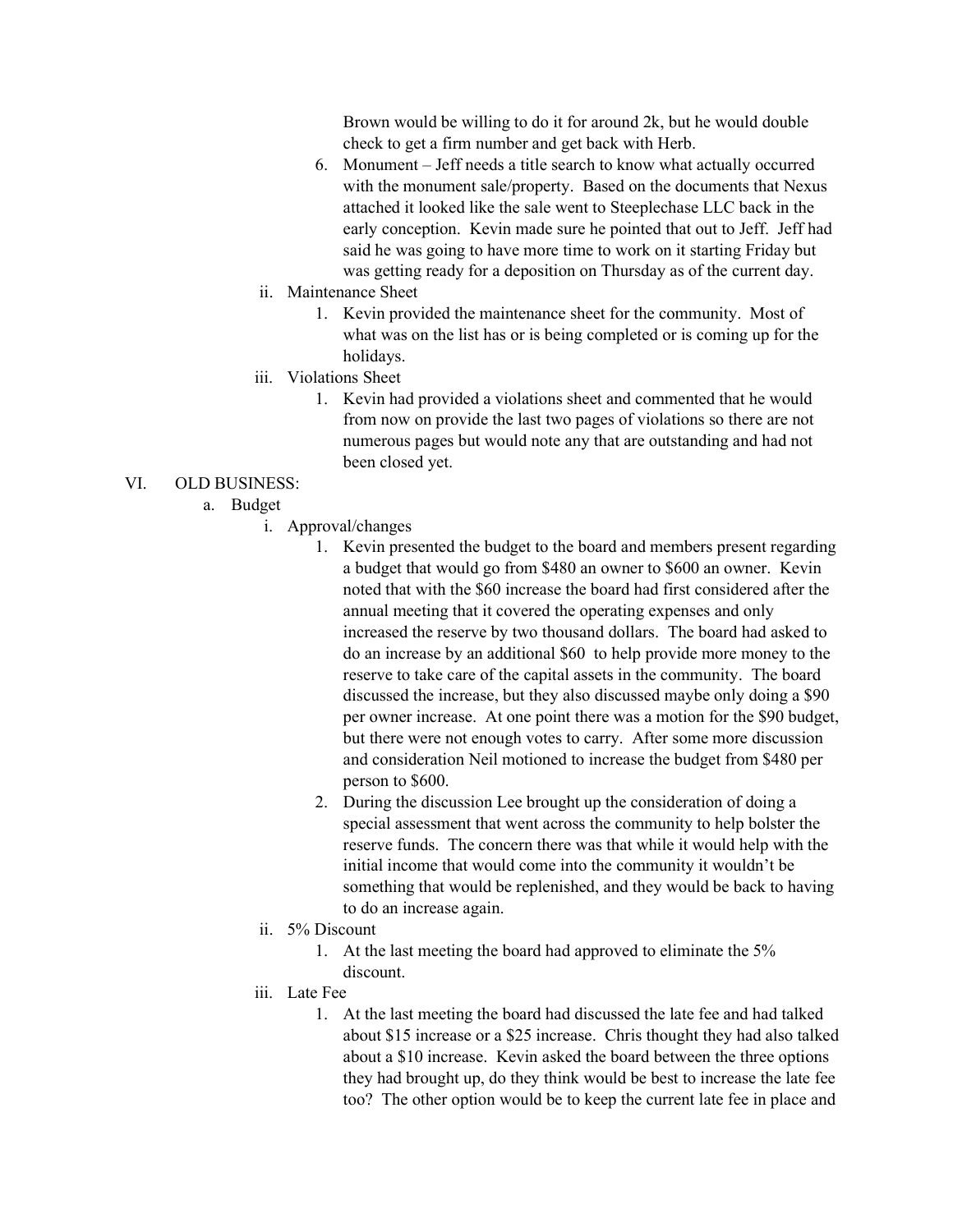if they are having the same or an increased number of members being delinquent, then to increase the late fee. The board mostly discussed the \$10 and \$15 increase. Neil motioned to increase the late fee from \$5 to \$10 and Chris seconded the motion. The motion carried unanimously.

- b. Special Meeting Update
	- i. The special meeting for changes to the declaration at this time has not been determined. The board and the developer are trying to come to terms on some of the wording that everyone can agree on before going to community to vote on the changes to the declaration.
- c. Non-working Street Signs
	- i. Kevin provided the invoice for getting all the parts needed to get the street signs up and running. Once the battery was replaced it turned out the controller was also bad on the unit. That is what controls when the light goes on. If it's not replaced the sign would stay on all the time and the battery would run out quickly and the street signs would not light up again. The cost of the controller is more expensive than the batteries, but the price on the batteries is a great price and getting them all at once will save on shipping. David motioned to approve the purchase and Neil seconded the motion. The motion carried unanimously. Kevin asked if the board still wanted to get some street signs replaced right now since the cost of the parts is about the cost that had been figured into what they would be spending for 2019. The board said to continue with the plan and get the street signs on Grand National working and get the rest replaced in 2020.
- d. Violations
	- i. Trash Cans
	- ii. Mailboxes
		- 1. As mentioned in the open forum the board had discussed at the previous meeting about Trash cans being visible and mailboxes in disrepair. The board approve management to start enforcing these rules in the community and set a start date as of January  $1<sup>st</sup>$ , 2019.
- e. Clubhouse
	- i. Cable, Internet, Phone At the last meeting the board discussed the cable, internet and phone. Kevin stated he had already gotten the bill down \$30 a month from calling the company. The business account allows a static IP address for the security system and also allows for higher bandwidth usage from a lot of people when the pool is in use or if there is a large party in the clubhouse, or both at the same time. At this time the pricing will continue to be monitored and when there are increases, work with Spectrum to bring those prices down.
- f. Halloween
	- i. There had been some discussion at the last meeting about having a Halloween party in the community. However, due to some timing that did not occur. Kevin asked about community events in the future and what the board would like to see. The board commented that it would be nice to see one (1) event a season. If it turns out that there is the level of participation or lack of help for